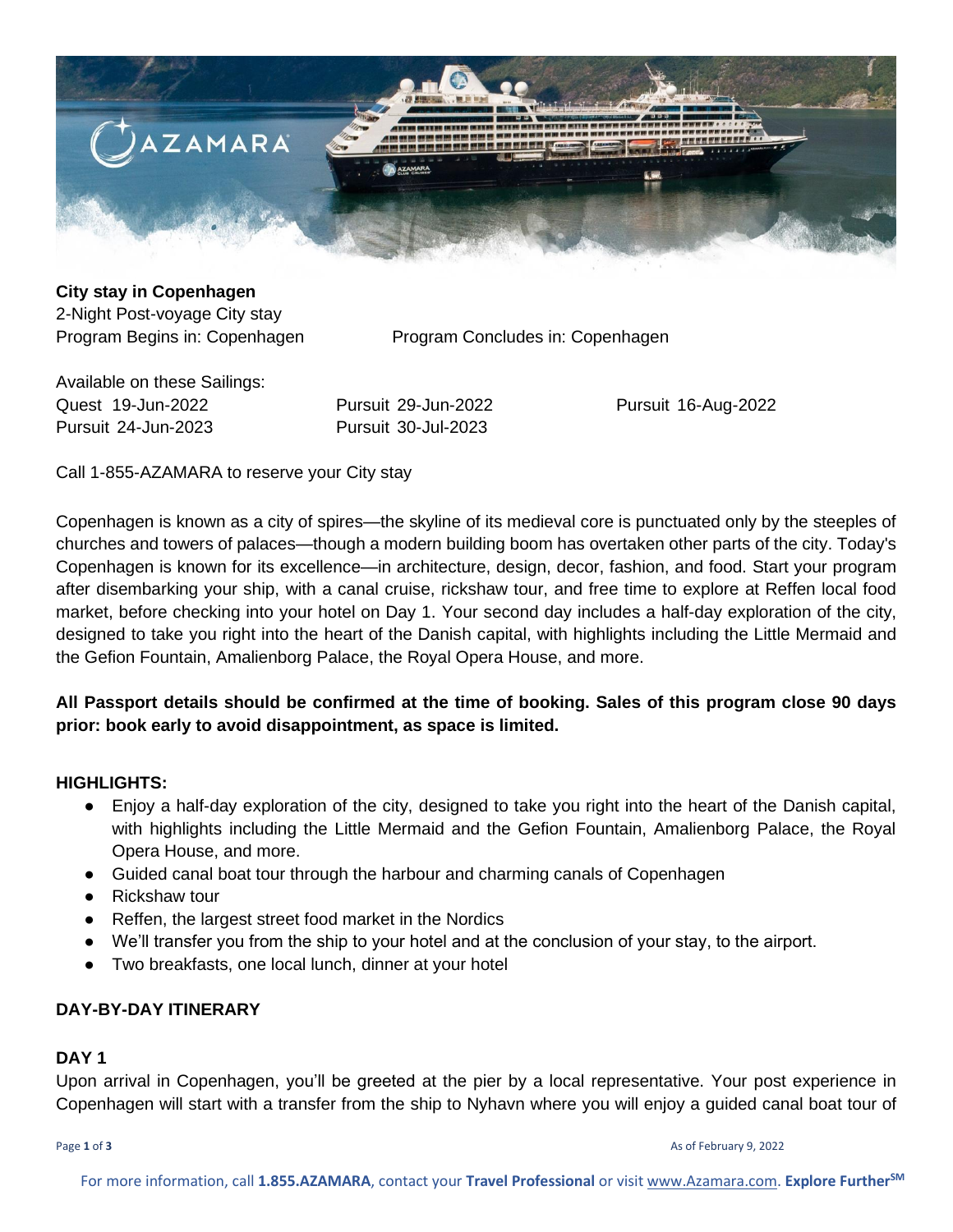the city. Afterwards, a Rickshaw driver will be waiting to take you around the city, in Danish style. The Rickshaw tour will drop you in Reffen, the best food market the city has to offer. After enjoying time at your own pace in Reffen, you'll be transferred to your hotel and enjoy the remainder of your afternoon at leisure. Dinner will be on your own this evening.

# **DAY 2**

After breakfast, join your guide for a half-day exploration of Copenhagen, by coach, which will take you into the heart of the Danish capital, with its colorful and historical architecture. You'll see the Little Mermaid and the Gefion fountain, the Royal residence, Amalienborg Palace, and the Nyhavn Canal with its charming outdoor restaurants and picturesque cafés, Christiansborg Castle, the home of the Danish Parliament, the Royal Opera House, and the Rosenborg Castle, where you'll see the crown jewels inside the King's Garden. Lunch will be served at a local restaurant, then the rest of your day is at leisure.

## **DAY 3**

Enjoy a leisurely morning with breakfast at the hotel. Explore independently or just relax. At the appointed time, you'll be escorted to the airport for your onward flight. We recommend booking your flight home from Copenhagen after 11:30am.

## **WHAT YOUR CITY STAY PRICE INCLUDES:**

- 2-nights of accommodation at Villa Copenhagen, København or similar Superior room
- Guided sightseeing in air-conditioned vehicle (exceptions may apply)
- Airport transfers from your hotel at the conclusion of the program (all flight details must be confirmed 60 days prior, or transfers are voided and non-refundable)
- Services of Professional English-Speaking Guide(s) and/or Tour Director as detailed in your itinerary
- Meals and beverages, as noted in your itinerary
- All planning, handling and operational charges, including entrance fees to the venues as noted in your itinerary

## **NOT INCLUDED:**

- Any item we mention in itinerary as being optional or on your own account
- International and regional airfare, unless otherwise stated
- Meals other than those mentioned in itinerary
- Excess baggage fees imposed by airlines or storage fees charged by hotels
- The cost of personal items such as laundry, telephone calls, Wi-Fi, and additional incidentals, etc.
- Optional and additional exploration not included in itinerary
- Cost of obtaining passports or required visas where necessary. Contact your travel professional or the appropriate Consulates and/or Embassies to determine if you have proper documentation prior to commencement of travel.
- Transport between your home and home airport/port/station
- Travel Protection Insurance
- Gratuities

Page **2** of **3** As of February 9, 2022